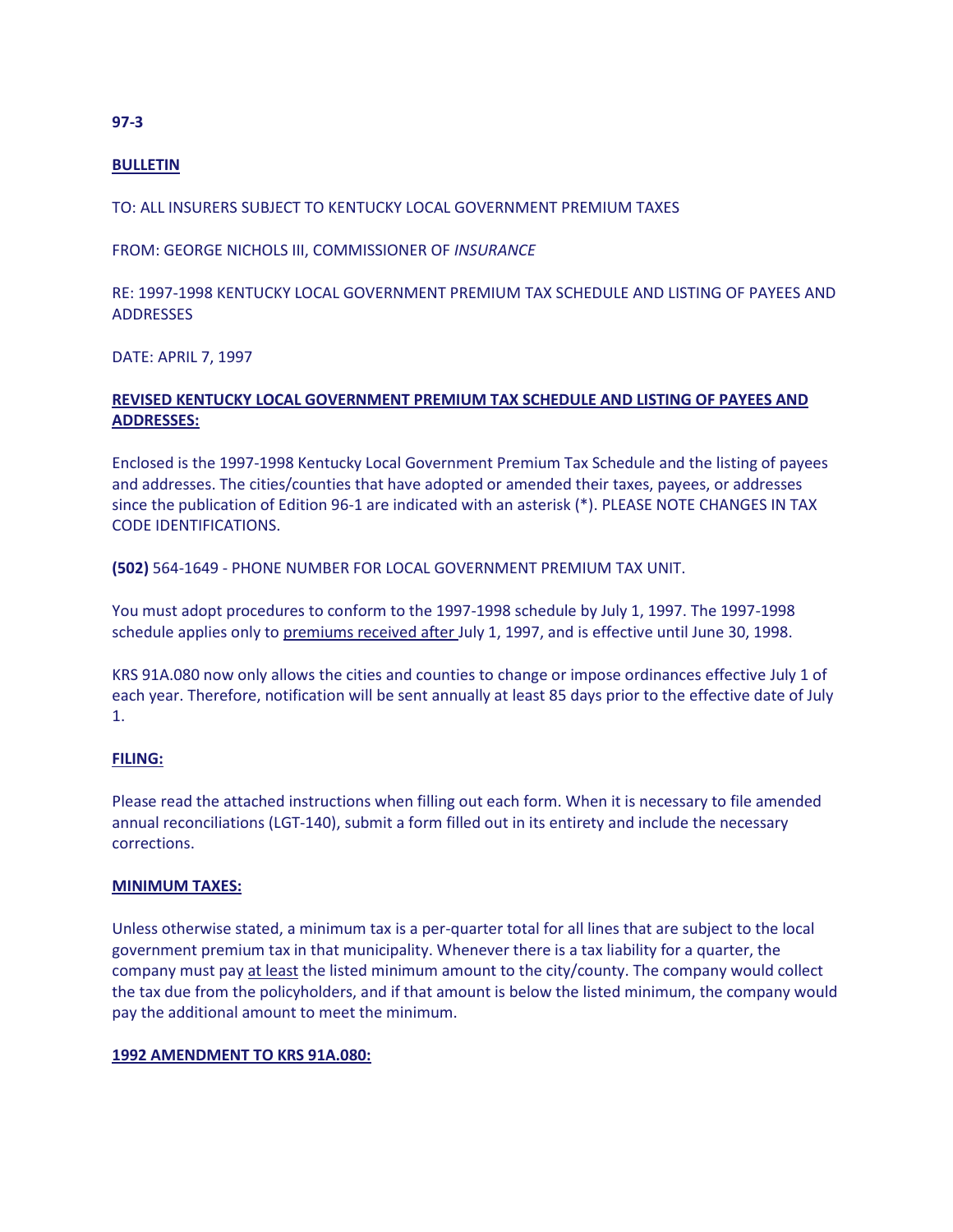Effective July 14, 1992, KRS 91A.080 was amended regarding the collection and payment of these taxes. The insurer must use the tax rate effective on the first day of the policy term. When an insurer collects a premium as a result of a change in the policy during the policy term, the tax rate used shall be the rate in effect on the effective date of the policy change. As to return of premiums to policyholders, KRS 91A.080 now specifies that the tax on the unearned premium shall be returned to the policyholder at the same rate at which the tax was collected and shall be taken as a credit by the insurer on its next quarterly report to the local government. When reporting returned premiums on the annual reconciliation (LGT-140), if the tax rate of the returned premium is different from the tax rate of the quarter in which it was returned, the returned premiums and the rate at which they were returned must be listed as a separate line item.

# **TAX INTEREST RATE:**

KRS 91A.080 (9) provides that any Kentucky Local Government Premium Tax not paid on or before the due date shall bear interest from the date the tax is due until paid at the tax interest rate prescribed by the Kentucky Revenue Cabinet. In November 1996 the Kentucky Revenue Cabinet established the annual interest rate for 1997 at 8%. Any taxes not paid 30 days after the end of each calendar quarter must include this interest penalty. Please call the Local Government Premium Tax Unit for the proper rate, when applicable.

# **ZIP CODES:**

Zip codes cannot be used to determine the tax liability. Pursuant to KRS 91A.080 and the Important Instructions (#11) within each schedule, the location of the risk must be within the corporate limits of the city or county or urban-county government in order to be subject to the LGPT imposed by that taxing authority. Since many mailing addresses are not where the risk is located, they could be within more than one county, or on a county line, therefore zip codes cannot be used to determine the tax liability. It is imperative the company identify the specific county and/or city in which the risk is located in order to properly assess the local government taxes. Enforcement efforts are continuing in this area and civil penalties are being assessed where it is found that a company is using zip codes to determine the tax liability.

# **ADDITIONAL COPIES OF BULLETIN:**

Additional copies of this bulletin and its attachments are available upon written request and \$5.00 fee paid in advance. Checks should be made payable to: KENTUCKY STATE TREASURER. Mail to: LGPT, Kentucky Department of Insurance, P. 0. Box 517, Frankfort, KY 40602.

# **ATTACHMENTS:**

- 1. 1997-1998 Kentucky Local Government Premium Tax Schedule
- 2. 1997-1998 Kentucky Local Government Premium Tax Listing of Payees and Addresses
- 3. Form LGT 140 (11/90), Annual Reconciliation
- 4. Form LGT 141 (11/90), Quarterly Return